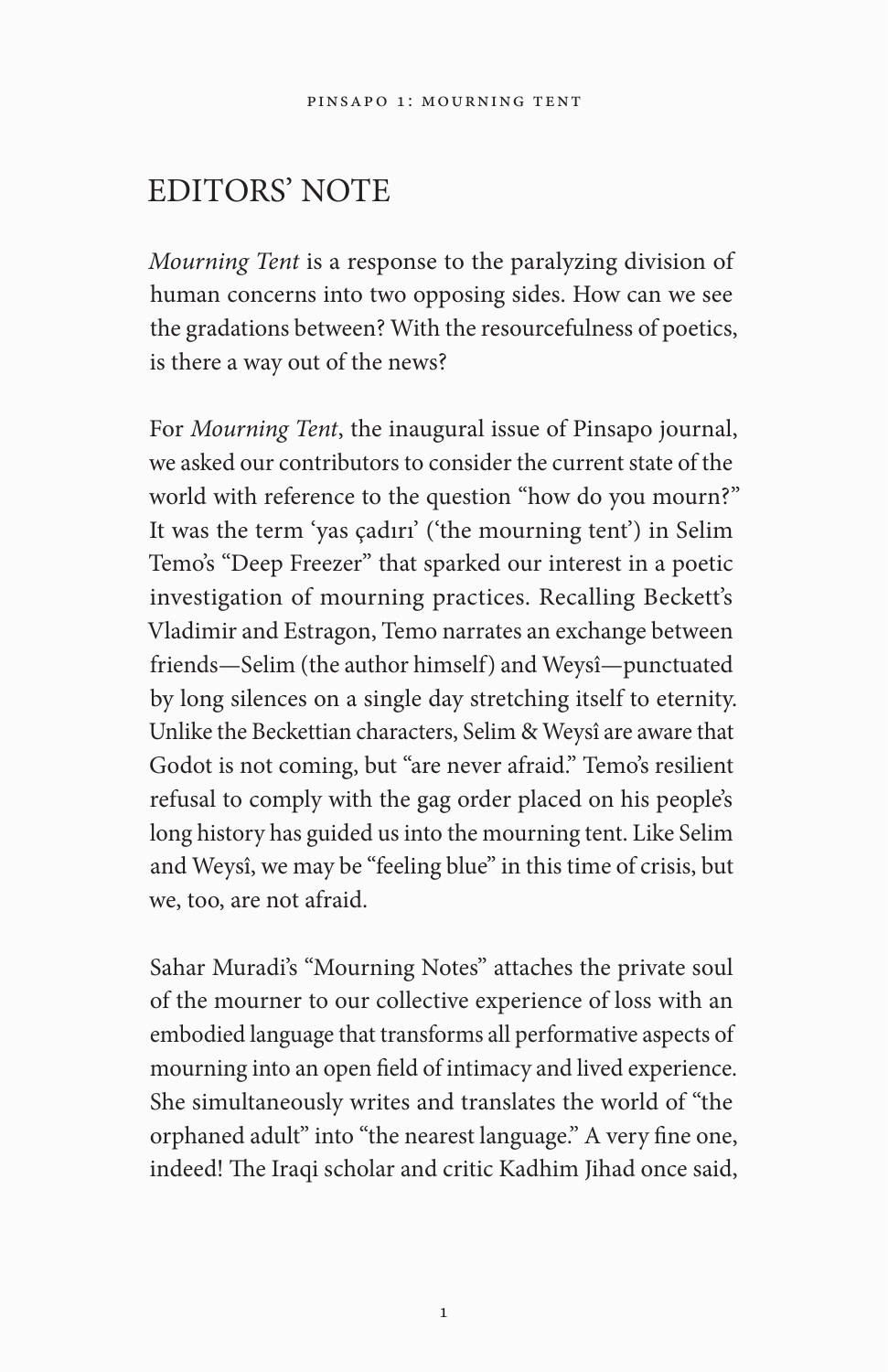"every text remains in mourning until it is translated." Muradi takes up the challenge and translates what is otherwise an untranslatable and/or illegible text of our human condition in mourning.

William Camponovo's poems render a tragicomic metropolitanism in which human crowding produces both ecstasy and filth. They look on the present as if from a future remembering; from a posthumous or postapocalyptic afterworld whose pervasive nothingness affectionately recalls the old muddle of being a person among people. Challenged to look inward and then outward, piecing together the mutual logic of self-care, filial love and political responsibility, we see a species held together by "municipal mobilization" in a city that "will outlive us both."

There is something quick and rustling in the way Iemanjá Brown's "We are So Full With it" thinks, as it ducks any claims to cuteness. With a frank and pragmatic cosmicity, it informs us of the dance creatures do as they witness the disordering of the seasons that had supported them. Faced with largescale environmental loss that demands intelligent reparative action, this writing is a takedown of God, because how silly is it to place all things under the protection of his unresponsive front office.

An evolving subjectivity narrates Zaina Alous' "Portrait of Spatial Growth," inspired by a time of expedited dislocation and and accelerated grief associated with an identity predicated on extreme violence. She reminds us that even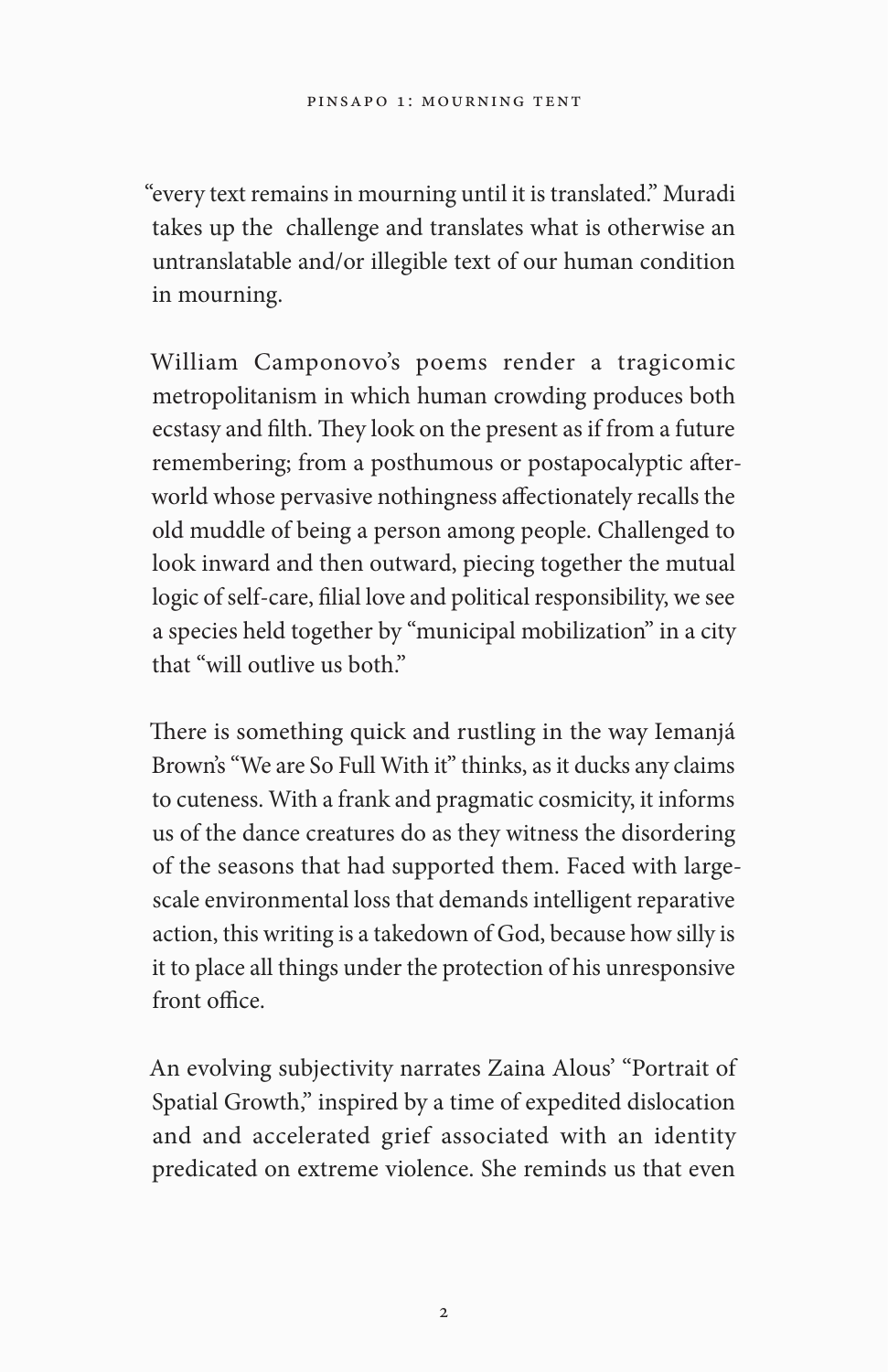non-Black people of diaspora, hunted by the state, are never simply victims or heroes. There is an assortment of blooms even at the sites of trauma, and this piece honors them by investigating methods of refusal—of being known, conquered, territorialized.

Claire Devoogd's lyrical essay "11.2016" illuminates the particular danger posed by accounts of the world that claim to be airtight, to hold water as they hold a reality too wayward and conflictual to be held by anything at all. Her warning against description—the means by which events are strung together after they have already passed—seeks a way out of the paralysis of reflection upon the world, asking that we instead humble our words before a present that is rocked by unrelenting change. In the descriptive sentence, Devoogd finds "a measure of nonresistance, merely the keep necessary to sustain the world in the world while awaiting its end." How to shake ourselves out of this re-iterative mourning?

In "Domestic Violences," Iris Cushing's documentation of a personal history amounts to a search for the body with and despite words. As her narrator voluntarily befriends difficulty, suffering is found to be sharper and more proximate than poetry, and so direct speech is taken up as a vehicle of mourning. Cushing commits to a language of accuracy, and imagination lurks as a luxury afforded only by the absence of difficulty. After all, living does its own work of imagining the inconceivable. This writing wonders: how is it that my hapless, contingent life wields the power to determine another's? What happens after a life ends? Like the woman who survives the